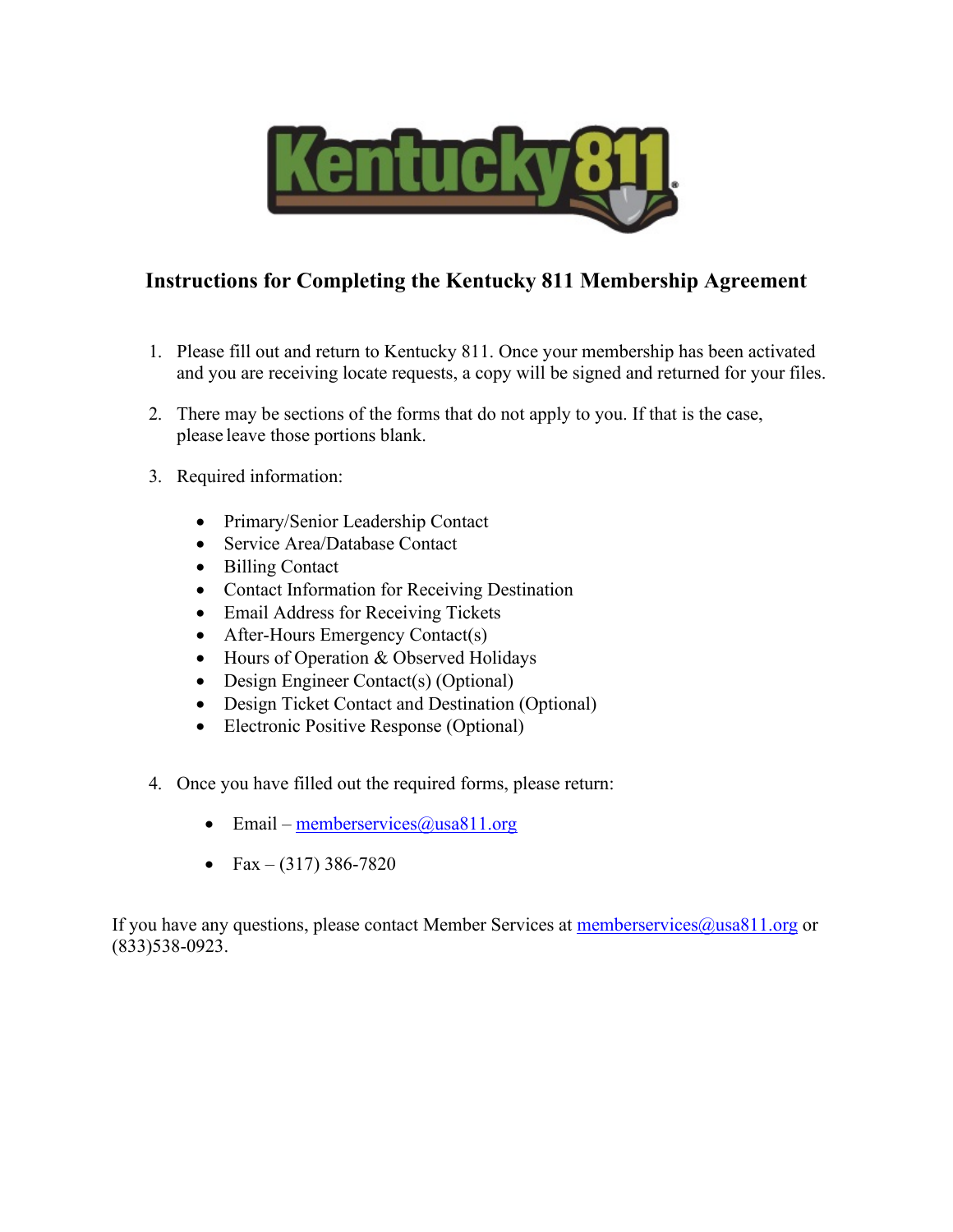# **Kentucky Underground Protection Service, Inc. DBA Kentucky811 Membership Agreement**

This agreement, made this day of , by and between Kentucky 811, a Kentucky Not-For-Profit Corporation and the state designated notification center for all 811 locate requests, with its principal offices in Louisville, Kentucky, hereinafter referred to as the "Corporation", and \_\_\_\_\_\_\_\_\_\_\_\_\_\_\_\_\_\_\_\_, with its principal office at , hereinafter referred to as "Member" in the grade of:

Voting (Owns Underground Plant)

WHEREAS, Member may have underground facilities needing the protection offered by Corporation, and therefore wishes to become a Member of the Corporation.

Member does hereby agree to support the purposes for which Kentucky 811 was formed, namely to operate a statewide, one-call system to receive notification prior to any activity which may damage underground facilities, and to relay the notification to the Corporation's members in order to reduce dig-in damages, periods of utility service disruptions, and the risk of injury to excavators and the public.

The Member shall be obligated to pay fees. The fees shall be based upon a fee schedule adopted by the Board of Directors of the Corporation, and may be changed from time to time, as necessary, in accordance with the Corporation's By-Laws. It shall be the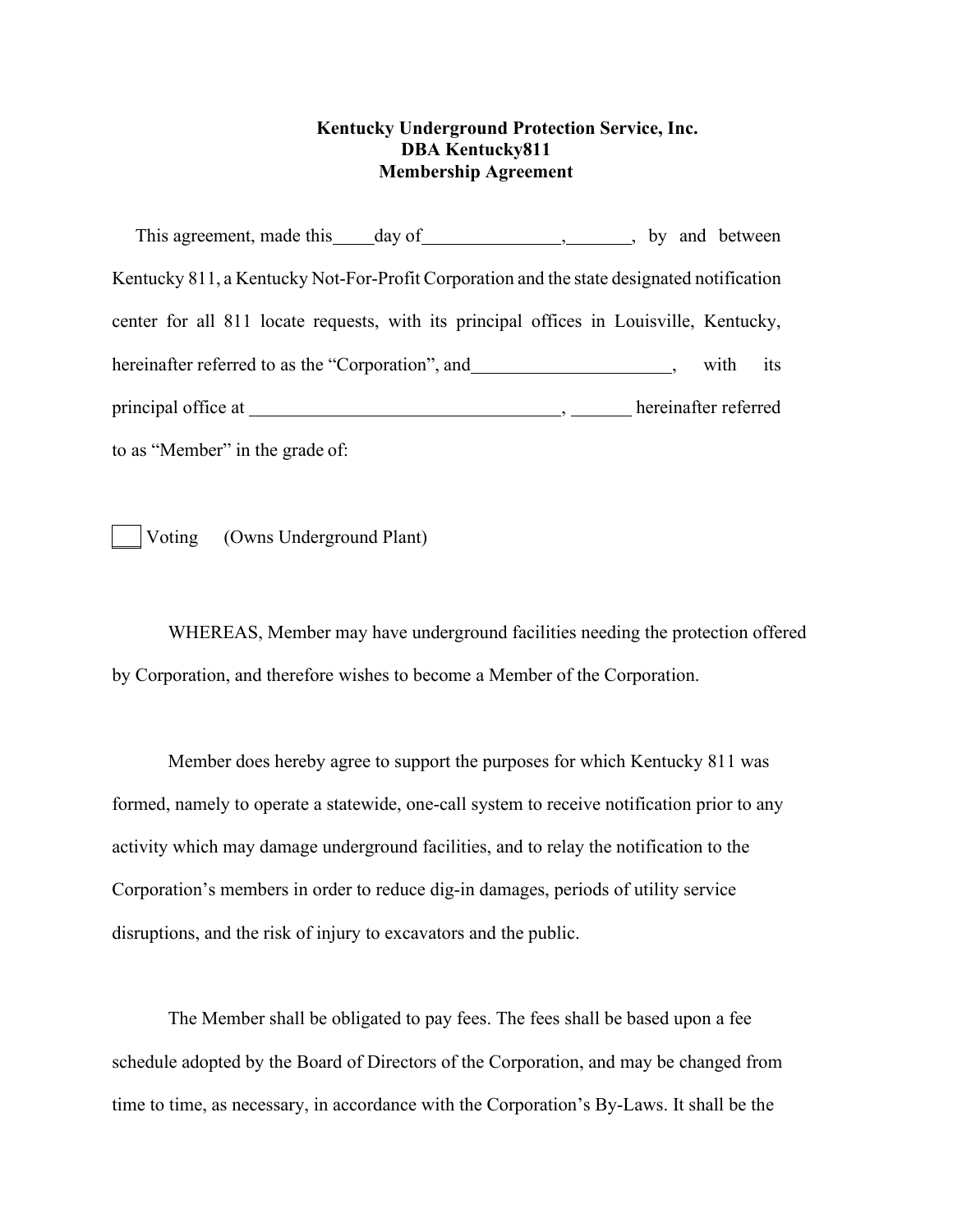obligation of the Member to submit in writing to the Corporation or its designated assignee, all necessary data as to the geographical area for which they wish to be notified of underground locate requests.

The agreement shall be considered to be in full force and effect from the date first above written into perpetuity and shall be considered binding union of the successors and assigns of the Member herein stated. Termination of this agreement must be done in writing and requires thirty (30) days advance notice.

| Company:                            |                                        |       |
|-------------------------------------|----------------------------------------|-------|
| <b>Approved by:</b><br>(Print Name) |                                        |       |
| <b>Approved by:</b><br>(Signature)  |                                        |       |
| <b>Title:</b>                       |                                        | Date: |
| 811:                                |                                        | Date: |
|                                     | <b>Justin Sell, Executive Director</b> |       |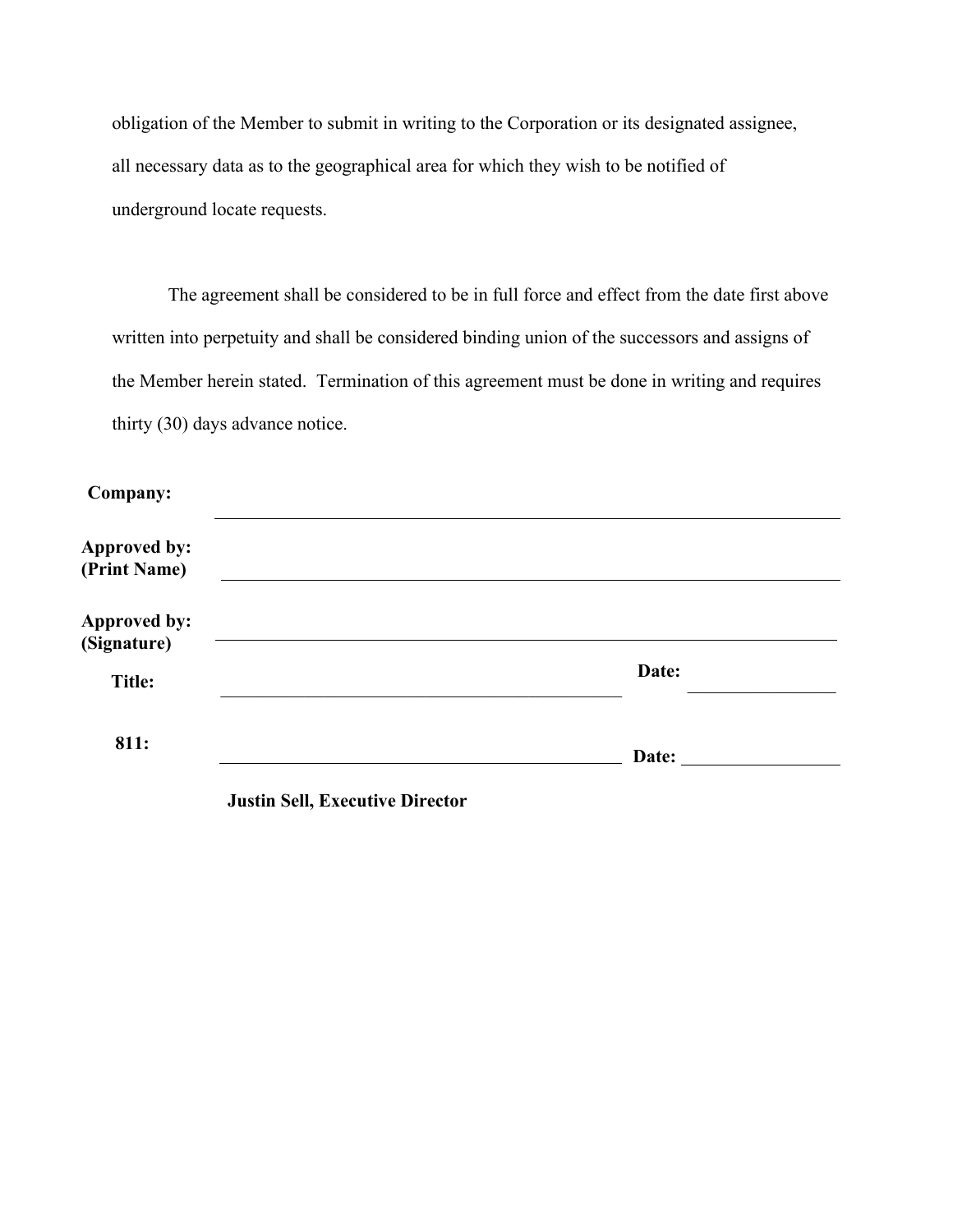# **KENTUCKY 811 MEMBERSHIP CONTACTS**

Changes to membership information must be submitted in writing. Changes will be made by the end of the next regular business day. Please complete the entire form, make a copy for your records and either fax or email the changes to: Fax: 317-386-7820

Email: memberservices@usa811.org

| Member Name:                  |  |
|-------------------------------|--|
| Member/Service Area $ID(s)$ : |  |
| Facility Types:               |  |

# **Primary Point of Contact/Senior Leadership Contact**

| Contact Name: |        |           |  |
|---------------|--------|-----------|--|
| Email:        |        |           |  |
| Phone:        | Cell:  | Fax:      |  |
| Address:      |        |           |  |
| City:         | State: | Zip Code: |  |

## **Service Area/Database Contact (Mapping/GIS)**

| Service Area Name:   |        |           |  |
|----------------------|--------|-----------|--|
| <b>Contact Name:</b> |        |           |  |
| Email:               |        |           |  |
| Phone:               | Cell:  | Fax:      |  |
| Address:             |        |           |  |
| City:                | State: | Zip Code: |  |

| <b>Billing Contact</b>                 |        |           |
|----------------------------------------|--------|-----------|
| <b>Contact Name:</b>                   |        |           |
| Email:                                 |        |           |
| Phone:                                 | Cell:  | Fax:      |
| Address:                               |        |           |
| City:                                  | State: | Zip Code: |
| Purchase Order Number (If Applicable): |        |           |

Signature: \_\_\_\_\_\_\_\_\_\_\_\_\_\_\_\_\_\_\_\_\_\_\_\_\_\_\_\_\_\_\_\_\_\_\_\_\_\_\_\_\_\_\_ Date:\_\_\_\_\_\_\_\_\_\_\_\_\_\_\_\_\_\_\_\_\_\_\_\_\_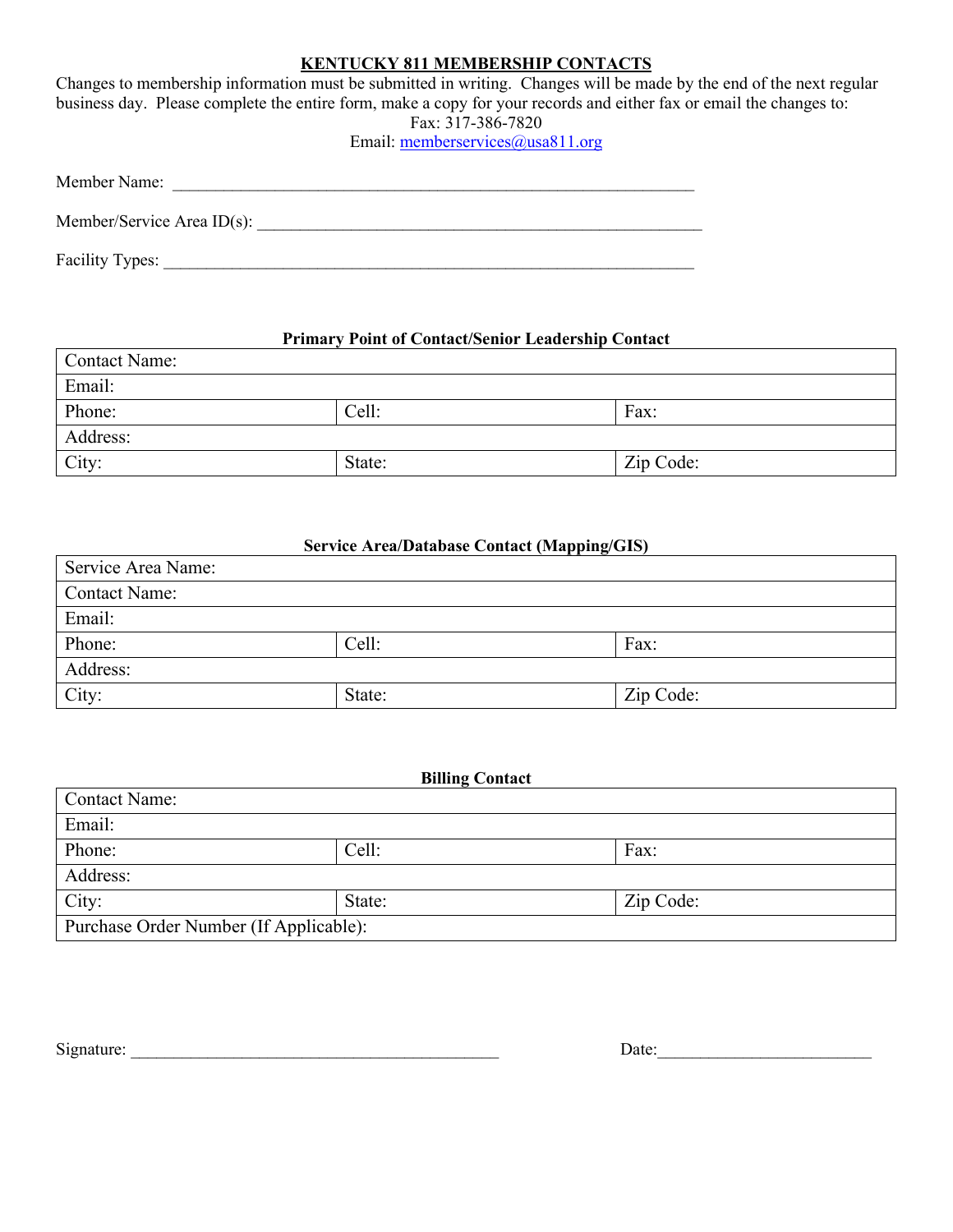## **KENTUCKY 811 TICKET DESTINATION**

Changes to membership information must be submitted in writing. Changes will be made by the end of the next regular business day. Please complete the entire form, make a copy for your records and either fax or email the changes to: Fax: 317-386-7820

Email: memberservices@usa811.org

| Member/Service Area Name:  |  |  |
|----------------------------|--|--|
|                            |  |  |
| Member/Service Area ID(s): |  |  |

#### **Receiving Destination Contact**

NOTE: Contact will be called if there are ticket concerns or are issues transmitting tickets to the given address.

| Contact Name: |        |           |
|---------------|--------|-----------|
| Email:        |        |           |
| Phone:        | Cell:  | Fax:      |
| Address:      |        |           |
| City:         | State: | Zip Code: |

## **Main Receiving Device Address**

Email Address:

#### **Alternate Device (Should Transmission Problems Occur)**

Email Address:

| After-Hours Receiving Device Address for Emergency/Damage Tickets Based on Hours of Operation (Optional) |  |
|----------------------------------------------------------------------------------------------------------|--|
| Email Address:                                                                                           |  |

**After-Hours Manual Call-Outs – Monday thru Thursday 6p – 7am and 6pm Friday to 7am Monday Eastern Time** Kentucky 811 will call the following contact to ensure any Emergency Tickets were received and acknowledged if the ticket is sent and the work start date and time are during the times listed above.

| 1 <sup>st</sup> Emergency Contact |       |      |  |
|-----------------------------------|-------|------|--|
| Contact Name:                     |       |      |  |
| Email:                            |       |      |  |
| Phone:                            | Cell: | Fax: |  |

#### 2<sup>nd</sup> Emergency Contact (Optional)

| <b>Contact Name:</b> |       |      |
|----------------------|-------|------|
| Email:               |       |      |
| Phone:               | Cell: | Fax: |

| $\sim$<br>Signature | Jate |
|---------------------|------|
|                     |      |

| Date: |  |  |  |
|-------|--|--|--|
|       |  |  |  |

 $\overline{\phantom{0}}$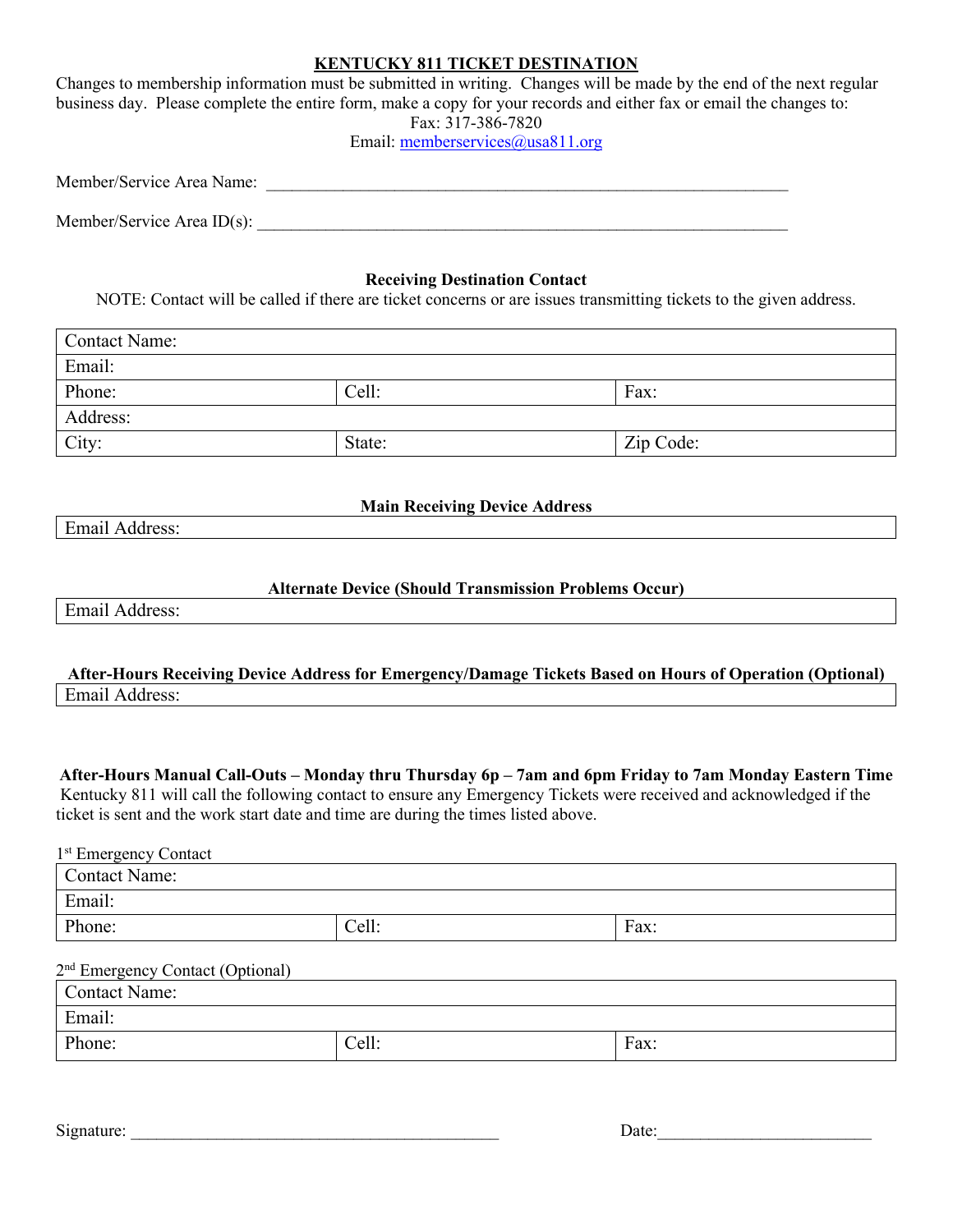# **KENTUCKY 811 HOURS OF OPERATION AND HOLIDAYS**

Changes to membership information must be submitted in writing. Changes will be made by the end of the next regular business day. Please complete the entire form, make a copy for your records and either fax or email the changes to: Fax: 317-386-7820

Email: memberservices@usa811.org

| Member/Service Area Name: |  |
|---------------------------|--|
|                           |  |

Member/Service Area ID(s): \_\_\_\_\_\_\_\_\_\_\_\_\_\_\_\_\_\_\_\_\_\_\_\_\_\_\_\_\_\_\_\_\_\_\_\_\_\_\_\_\_\_\_\_\_\_\_\_\_\_\_\_\_\_\_\_\_\_\_\_\_\_

Time Zone:

#### **Normal Business Hours**

| Day       | <b>Start Time</b> | <b>End Time</b> |
|-----------|-------------------|-----------------|
| Sunday    |                   |                 |
| Monday    |                   |                 |
| Tuesday   |                   |                 |
| Wednesday |                   |                 |
| Thursday  |                   |                 |
| Friday    |                   |                 |
| Saturday  |                   |                 |

#### **Holidays**

The holidays that are observed by Kentucky 811 for the Two Full Working Day Notice required by Law, are based off the State of Kentucky and Federal Government Holiday schedules. Please check [X] the holidays that you observe and will not be open; requiring calls to your After-Hours Contact on any emergency or damage tickets.

| New Year's Day 12-31-2021             | Columbus Day 10-10-2022           |
|---------------------------------------|-----------------------------------|
| Martin Luther King, Jr. Day 1-17-2022 | Veterans Day $11-11-2022$         |
| President's Day 2-21-2022             | Thanksgiving Day 11-24-2022       |
| Good Friday 4-15-2022                 | Day After Thanksgiving 11-25-2022 |
| Memorial Day 5-30-2022                | Christmas Eve 12-23-2022          |
| Juneteenth 6-20-2022                  | Christmas Day 12-26-2022          |
| Independence Day 7-4-2022             | New Year's Eve 12-30-2022         |
| Labor Day $9-5-2022$                  |                                   |

| Columbus Day 10-10-2022           |  |
|-----------------------------------|--|
| Veterans Day 11-11-2022           |  |
| Thanksgiving Day 11-24-2022       |  |
| Day After Thanksgiving 11-25-2022 |  |
| Christmas Eve 12-23-2022          |  |
| Christmas Day 12-26-2022          |  |
| New Year's Eve 12-30-2022         |  |
|                                   |  |

The Two Full Working Day Notice will not be affected by any other holiday. Kentucky 811 will **not** make manual phone calls to your After-Hours Emergency Contact(s) on the dates listed below.

If you observe holidays that are not listed above, please write the **name** and **date** of the holiday below.

Signature:  $\Box$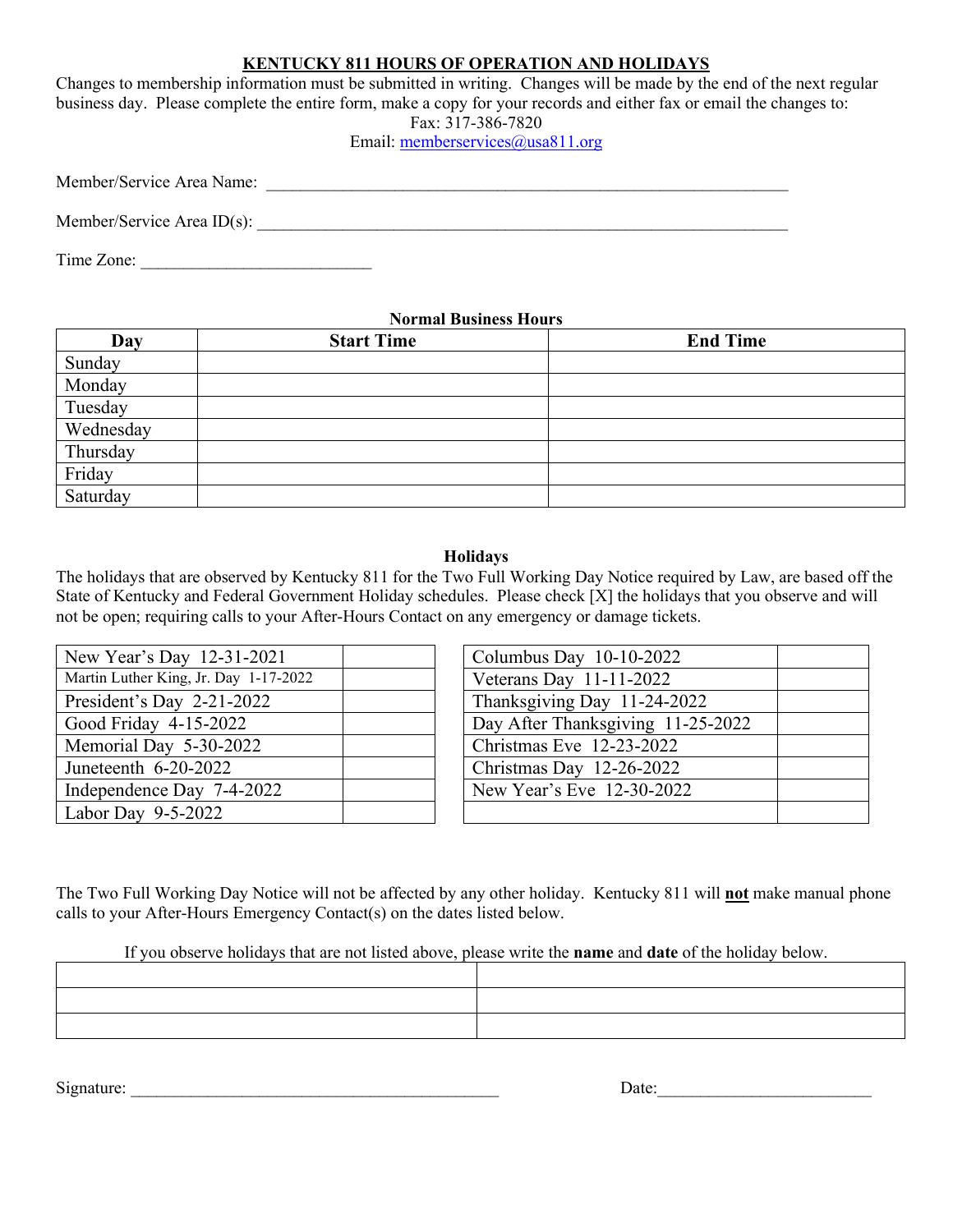## **KENTUCKY 811 DESIGN ENGINEER CONTACT**

Changes to membership information must be submitted in writing. Changes will be made by the end of the next regular business day. Please complete the entire form, make a copy for your records and either fax or email the changes to: Fax: 317-386-7820 Email: memberservices@usa811.org

Member Name:

Member/Service Area  $ID(s)$ :

Kentucky 811 is part of the design process for large, future projects around the state of Kentucky. Kentucky 811 offers a web-based design tool that allows engineers working on these future projects the ability to determine what member utilities have infrastructure in the area where these projects could take place. The web-based design tool utilizes our Member Service Area Database to provide the design engineers with contact information for the member utilities in the proposed project area. In the area below, please provide the contact information for the individual or department in your organization you want to have listed in the design tool application.

## **Design Engineer Contact**

| <b>Contact Name:</b> |                  |           |  |  |
|----------------------|------------------|-----------|--|--|
| Email:               |                  |           |  |  |
| Phone:               | Cell (Optional): | Fax:      |  |  |
| Address:             |                  |           |  |  |
| City:                | State:           | Zip Code: |  |  |

# **2nd Design Engineer Contact (Optional)**

| Contact Name: |                  |           |  |  |
|---------------|------------------|-----------|--|--|
| Email:        |                  |           |  |  |
| Phone:        | Cell (Optional): | Fax:      |  |  |
| Address:      |                  |           |  |  |
| City:         | State:           | Zip Code: |  |  |

 $\text{Date:}$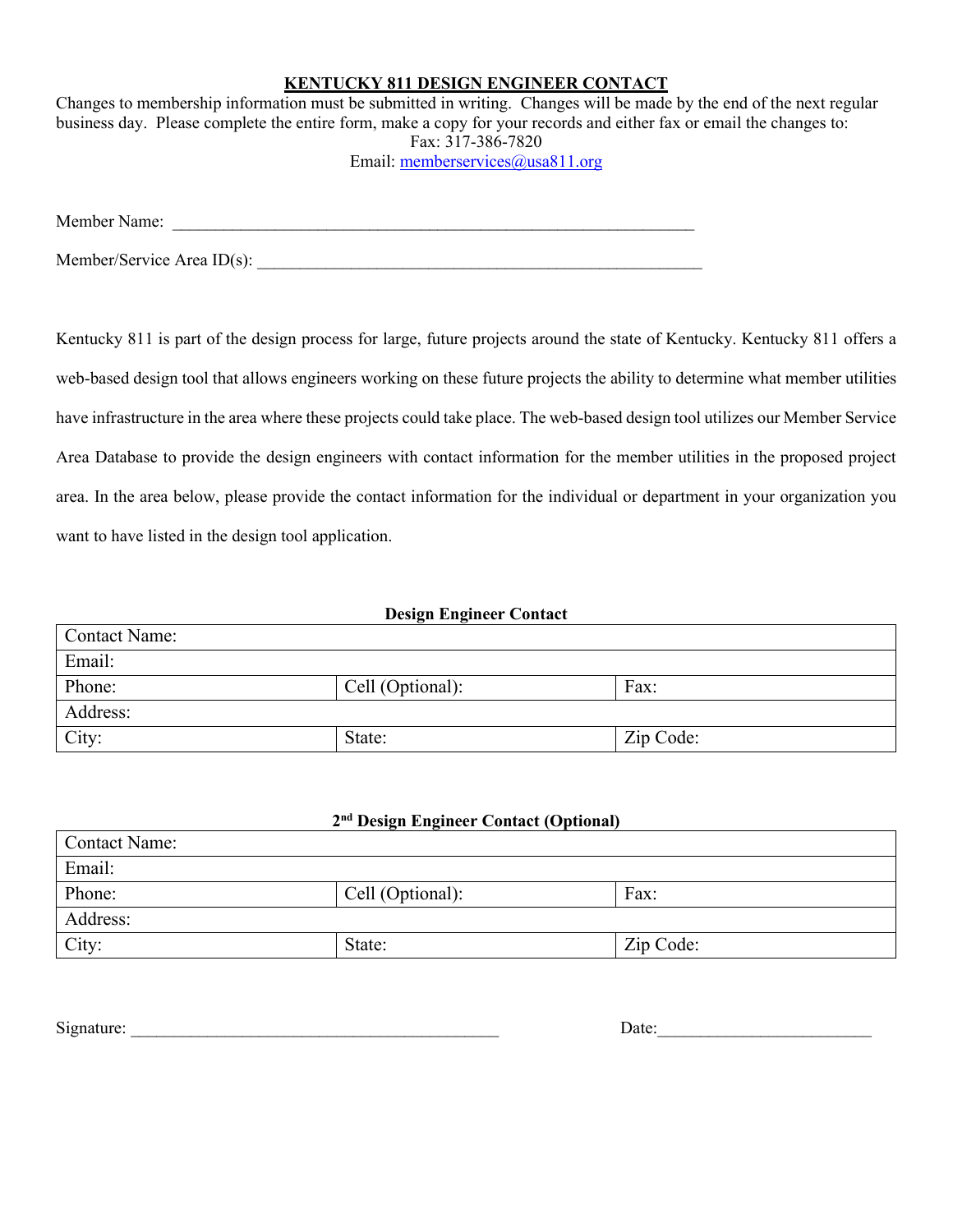# **KENTUCKY 811 DESIGN TICKET & CONTACT**

Changes to membership information must be submitted in writing. Changes will be made by the end of the next regular business day. Please complete the entire form, make a copy for your records and either fax or email the changes to: Fax: 317-386-7820 Email: memberservices@usa811.org

Member Name: \_\_\_\_\_\_\_\_\_\_\_\_\_\_\_\_\_\_\_\_\_\_\_\_\_\_\_\_\_\_\_\_\_\_\_\_\_\_\_\_\_\_\_\_\_\_\_\_\_\_\_\_\_\_\_\_\_\_\_\_\_

 $M$ ember/Service Area ID(s):

Kentucky 811 also offers a Design Ticket which is a notification requesting location information regarding buried utilities made to Kentucky 811 in preparation for bidding, preconstruction engineering, or other advance-planning efforts. A Design Ticket may not be used for excavation purposes. Kentucky 811 members are required to respond to Design Tickets within ten (10) full working days of receipt. Response to the person making the notice includes, but is not limited to, providing prints, maps, drawings, on-site markings, and other facility records of existing utility facilities.

By default, Design Tickets will be delivered to the main destination specified on the "Kentucky 811 Ticket Destination" form. If you would prefer Design Tickets be delivered to a different destination, such as your Engineering Department, please complete and return this form.

## **Design Ticket Contact**

NOTE: Contact will be called first if there is an issue with a Design Ticket or transmitting tickets to the given address.

| <b>Contact Name:</b> |                  |           |  |
|----------------------|------------------|-----------|--|
| Email:               |                  |           |  |
| Phone:               | Cell (Optional): | Fax:      |  |
| Address:             |                  |           |  |
| City:                | State:           | Zip Code: |  |

# **Design Ticket Receiving Device Address**

Email Address:

## **Alternate Device (Should Transmission Problems Occur)**

Email Address:

Signature:  $\Box$